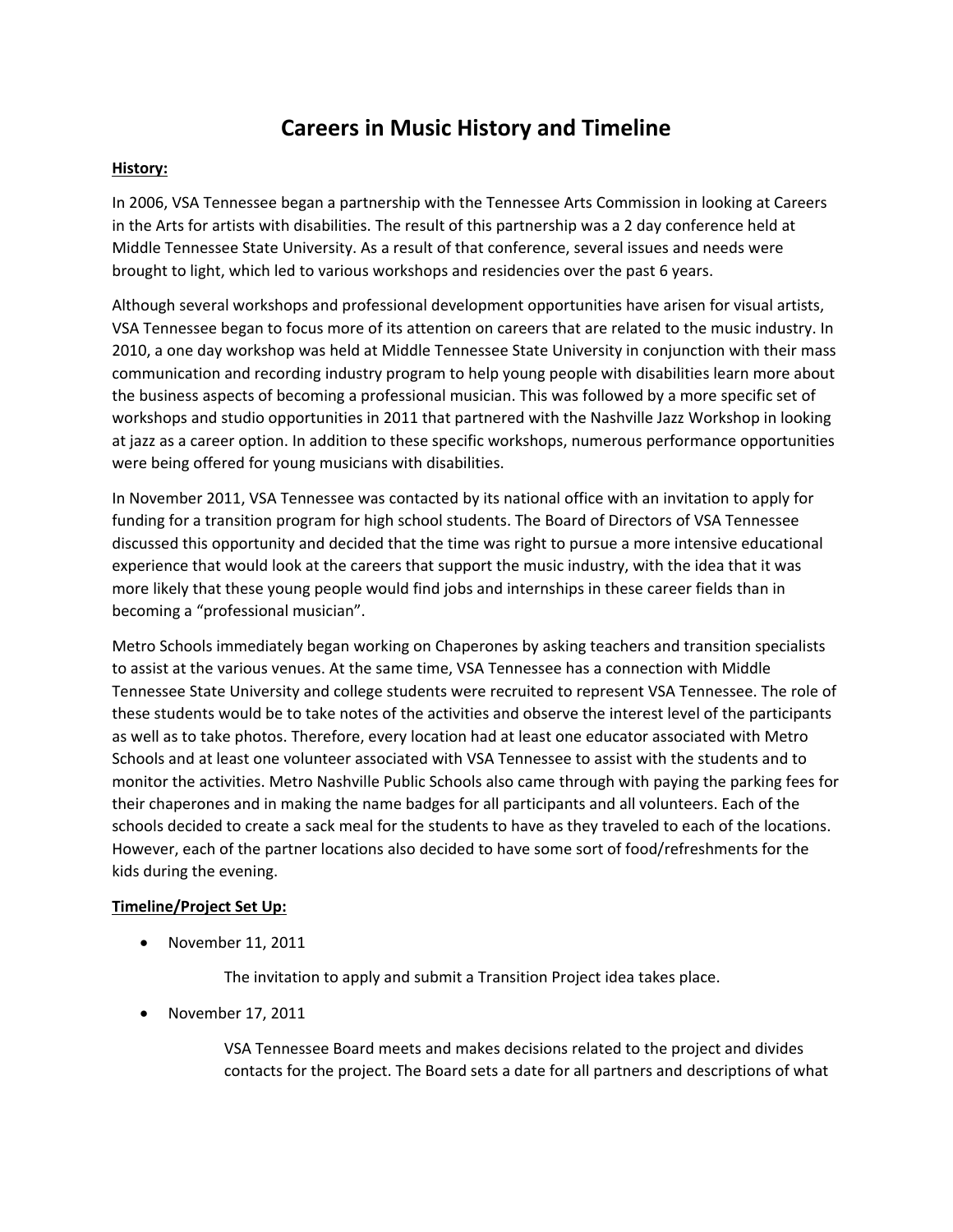they would bring to the table to be submitted by Nov. 23<sup>rd</sup> (the day before Thanksgiving) or the project would not be considered.

November 23, 2011

All partners have agreed to participate and the request for funds is written and submitted.

Mid December 2011

Project funding approval is received. Connection begins to be made with the Partners regarding scheduling and with Metro, but due to Christmas Break not much can be accomplished until after the first of the year. A teleconference is held with Partners and information begins to be distributed and considered.

Mid January 2012

Metro Nashville Public Schools selects the 4 schools and appoints Julia Parker to coordinate all logistics on the end of the schools. A Funding request is made to the Dept. of Ed for transportation; Schedules are being made with the Partners; Volunteers from Middle Tennessee State University are set up; a registration form and flyer are completed.

End of January 2012

Julia goes to all of the schools recruiting participants and chaperones. She visits the schools several times to work out logistics and answer questions from teachers, students and parents. She requests that name tags be made for participants and volunteers and discusses options for food for the participants. VSA Tennessee creates various schedules for the schools, the partners and a general time related schedule. Also, information is gathered from partners on where the students should arrive and be picked up. The bus company contract is completed as well as a transportation schedule.

February 11, 2012

Transition Program begins with Tennessee Performing Arts Center all day Saturday program.

Feb-April 2012

Transition Program running every Thursday with the exception of Spring Break.

Mid February 2012

Transition Program is running and location is finally secured for the ending Reception/graduation as well as the food decision is made.

March 5, 2012

A decision is made to do the Creative Competitions and information is distributed.

April 19, 2012